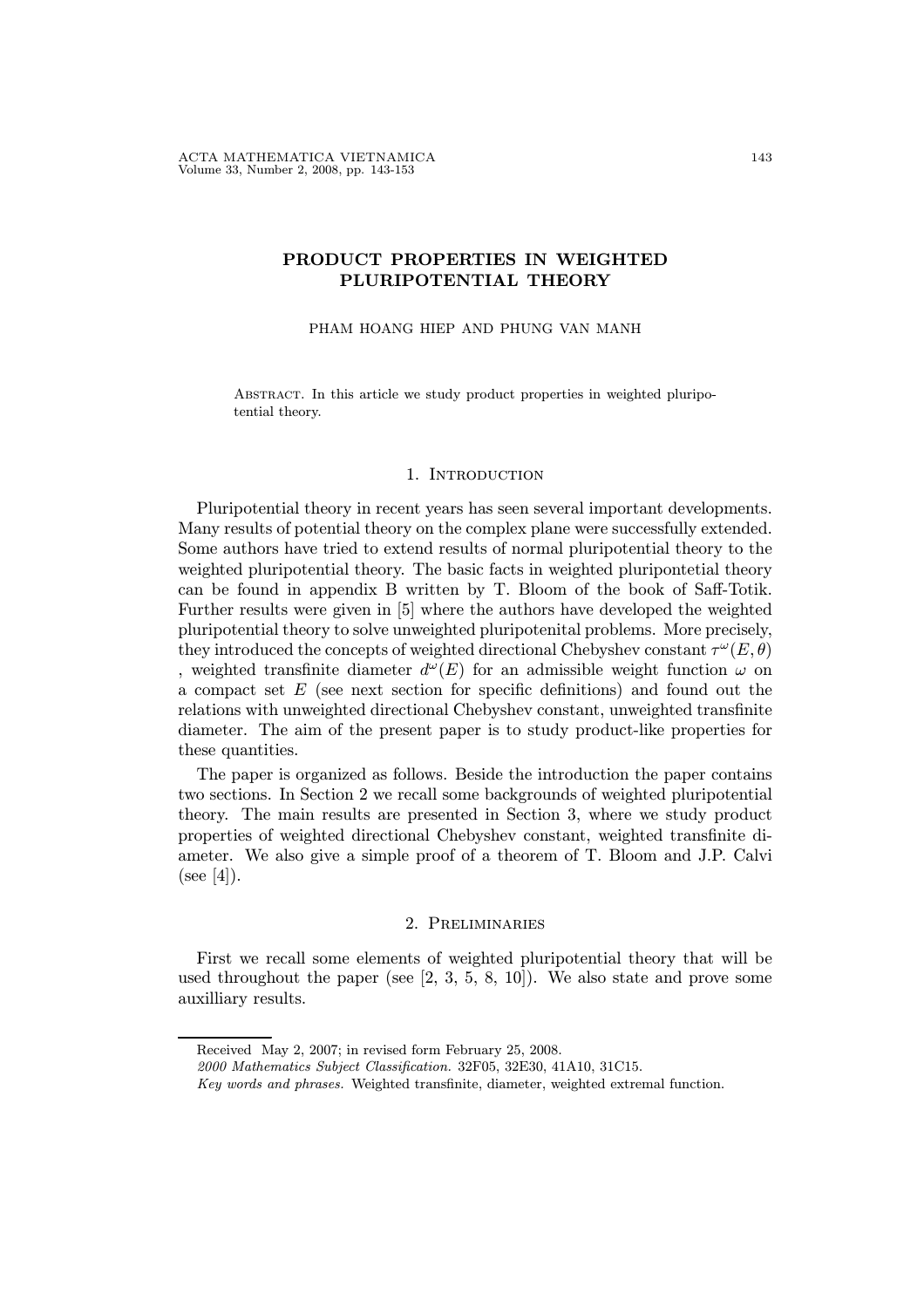Let  $\mathcal{L}(\mathbb{C}^n)$  denote the set of plurisubharmonic functions (PSH) in  $\mathbb{C}^n$  of logarithmic growth

$$
\mathcal{L} = \mathcal{L}(\mathbb{C}^n) = \left\{ u \in \text{PSH}(\mathbb{C}^n) : u(z) \leqslant \frac{1}{2} \log(1 + |z|^2) + c_u \right\},\,
$$

where  $|z| = (|z_1|^2 + ... + |z_n|^2)^{\frac{1}{2}}$ . Let

$$
\mathcal{L}^+ = \mathcal{L}^+(\mathbb{C}^n) = \left\{ u \in \text{PSH}(\mathbb{C}^n) : \ \frac{1}{2} \log(1+|z|^2) - c_u \leqslant u(z) \leqslant \frac{1}{2} \log(1+|z|^2) + c_u \right\}.
$$

For  $u \in \mathcal{L}$  we define

$$
\gamma_u(z) = \overline{\lim}_{\lambda \in \mathbb{C}, \ \lambda \to \infty} \left[ u(\lambda z) - \log |\lambda z| \right].
$$

Let E be a compact non-pluripolar set in  $\mathbb{C}^n$  and  $\omega$  an admissible weight function on E, i.e.  $\omega$  is a nonnegative, upper semicontinuous function on E and the set  ${z \in E : \omega(z) > 0}$  is non-pluripolar. The weighted pluricomplex Green function is defined by

$$
V_{E,Q} = \sup \{ u(z) : u \in \mathcal{L}, u \leq Q = -\log \omega \text{ on } E \}.
$$

It is a lower semicontinuous function in  $\mathbb{C}^n$ . It is continuous if E is locally regular and  $Q$  continuous (see [10]). Its upper semicontinuous regularization

$$
V_{E,Q}^*(z) = \overline{\lim_{w \to z}} V_{E,Q}(w),
$$

belonging to  $\mathcal{L}^+(\mathbb{C}^n)$ .  $(dd^c V_{E,Q}^*)^n$  is a positive Borel measure of total mass  $(2\pi)^n$ and with support in E, where  $(dd^c)^n$  is the complex Monge-Ampère operator. We define the weighted logarithmic capacity

$$
c^{\omega}(E)=\exp(-\sup_{|z|=1}\gamma_{V_{E,Q}^*}).
$$

Let  $\omega$  be a weight admissible function on E and

$$
\Sigma_n = \Big\{\theta = (\theta_1, ..., \theta_n) \in \mathbb{R}^n : \sum_{j=1}^n \theta_j = 1, \ \theta_j \ge 0, \ \forall \ j = 1, ..., n\Big\},\
$$
  

$$
\Sigma_n^0 = \text{Int}\Sigma = \{\theta \in \Sigma : \ \theta_j > 0, \ \forall \ j = 1, ..., n\},\
$$
  

$$
S_n^0 = \Big\{t = (t_1, ..., t_n) \in \mathbb{R}^n : \sum_{j=1}^n t_j < 1, \ t_j > 0, \ \forall \ j = 1, ..., n\Big\}.
$$

Then it is easy to compute that  $\lambda_n(S_n^0) = \frac{1}{n!}$  and  $\sigma_n(\Sigma_n^0) = \frac{\sqrt{n}}{(n-1)!}$ .

Let  $e_1(z)$ ,  $e_2(z)$ , ... be listing of the monomials  $\{e_i(z) = z^{\alpha(i)} = z_1^{\alpha_1}...z^{\alpha_n}\}\$  indexed using a lexicographic order on the multiindices  $\alpha(i) \in \mathbb{N}^n$ , but with deg  $e_i = |\alpha(i)|$ nondecreasing. Set

$$
P_i = P(\alpha(i)) = \left\{ e_i(z) + \sum_{j < i} c_j e_j(z) : \ c_j \in \mathbb{C} \right\}
$$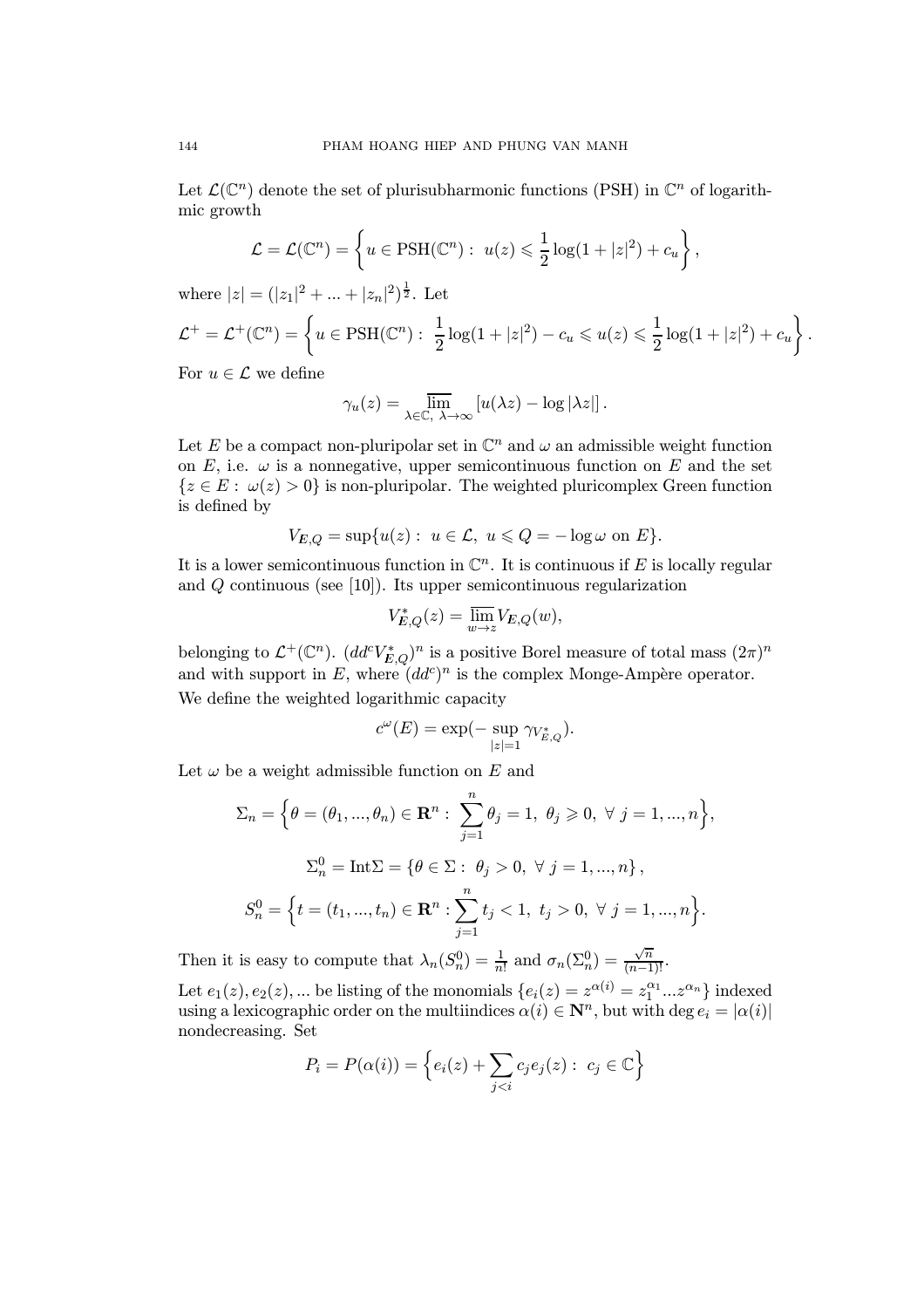and

$$
\tau_i^{\omega}(E) = \inf \left\{ ||\omega^{|\alpha(i)|}p||_E = \sup_E |\omega(z)|^{\alpha(i)|} p(z)| : \ p \in P_i \right\}^{\frac{1}{|\alpha(i)|}}
$$

Zaharjuta's method shows that the limit

$$
\tau^\omega(E,\theta)=\lim_{i\to\infty,\ \frac{\alpha(i)}{|\alpha(i)|}\to\theta}\tau_i^\omega(E)
$$

exists for all  $\theta \in \Sigma_n^0$  (see [11]). It is called the weighted directional Chebyshev constant for E with weight  $\omega$  in the direction  $\theta$ . T. Bloom and N. Levenberg proved an important result relating this notation:  $\tau^{\omega}(E,\theta) = \tau^{\omega}(F,\theta)$  for all compact sets  $E, F \subset \mathbb{C}^n$  with  $F \subset E$  and  $E \backslash F$  pluripolar. We next define the weighted transfinite diameter

$$
d^{\omega}(E) = \exp(\frac{1}{\text{meas}(\Sigma_0)} \int_{\Sigma_0} \log \tau^{\omega}(E, \theta) d\sigma_n(\theta)).
$$

In the case  $w = 1$  on E, weighted pluripotential theory becomes usual pluripotential theory. We will write  $\tau(E, \theta)$  and  $d(E)$  in place of  $\tau^{\omega}(E, \theta)$  and  $d^{\omega}(E)$ .

Given a compact set  $E \subset \mathbb{C}^n$  and a finite positive Borel measure  $\mu$  on E, we say that  $(E, \mu)$  satisfies Bernstein-Markov (B-M) inequality if, for every  $\epsilon > 0$ , there exists a constant  $C = C(\epsilon)$  such that, for all holomorphic polynomials p in  $\mathbb{C}^n$ we have

$$
||p||_E \leqslant C(1+\epsilon)^{deg(p)}||p||_{L^2(\mu)}.
$$

Let  $\bar{B}(a, r)$  be the closed ball of radius r with center at a in  $\mathbb{C}^n$  and  $\lambda_{2n}$  be Lebesgue measure in  $\mathbb{C}^n$ . It is known that  $(\bar{B}(a, r), \lambda_{2n})$  satisfies Bernstein-Markov inequality, (see [8] or Theorem 4.1 in [6]). Hence if E is a finite union of closed balls in  $\mathbb{C}^n$  then  $(E, \lambda_{2n})$  also satisfies Bernstein-Markov inequality. We first prove some auxiliary results.

**Lemma 2.1.** Let E be a compact non-pluripolar set in  $\mathbb{C}^n$  and  $\omega$  an admissible weight function on E. For each M we set

$$
Z(M) = \{V_{E,Q} \leqslant M\}, \ Z(M)^* = \overline{\{V_{E,Q}^* \leqslant M\}}.
$$

Then

i) 
$$
\tau^{\omega}(E, \theta) = e^{-M} \tau(Z(M), \theta) = e^{-M} \tau(Z(M)^*, \theta)
$$
  
\nii)  $d^{\omega}(E) = e^{-M} d(Z(M)) = e^{-M} d(Z(M)^*)$   
\nfor all  $M \ge M_0 = \sup_E V_{E,Q}$  and  $\theta \in \Sigma_n^0$ .

*Proof.* i) Let  $R > 0$  be such that  $E \subset \overline{B}(0,R) = \{z \in \mathbb{C}^n : |z| \leq R\}$ . Define

$$
\tilde{\omega} = \begin{cases} & \omega \text{ on } E \\ & 0 \text{ on } \bar{B}(0,R) \backslash E \end{cases}
$$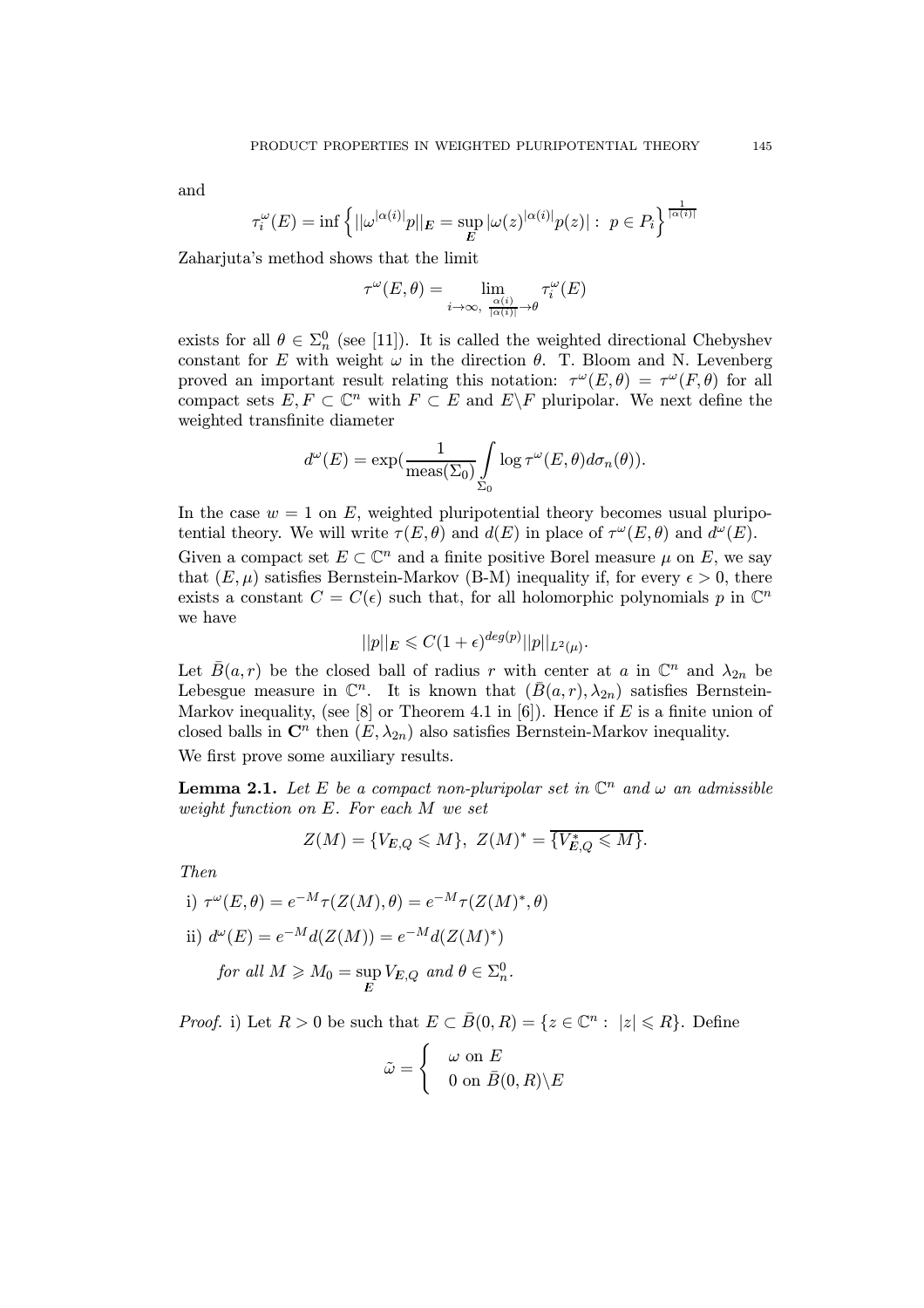Then  $\tilde{\omega}$  is an admissible weight function on  $\bar{B}(0, R)$  satisfying

$$
\tau^{\tilde{\omega}}(\bar{B}(0,R),\theta)=\tau^{\omega}(E,\theta)
$$

for all  $\theta \in \Sigma_n^0$ . Thus by replacing  $(E, \omega)$  by  $(\bar{B}(0, R), \tilde{\omega})$  we may assume that E is locally regular. Let  $\{\omega_i\}$  be a sequence of nonnegative continuous functions on E such that  $\omega_j \searrow \omega$ . Lemma 7.3 in [5] implies that

$$
V_{E,Q_j}\nearrow V_{E,Q}
$$

as  $j \to \infty$ . Hence

$$
Z_j(M)=\{V_{E,Q_j}\leqslant M\}\searrow Z(M)
$$

as  $j \to \infty$ . Using Proposition 3.4 in [5] we have

$$
\tau^{\omega_j}(E,\theta) = e^{-M} \tau(Z_j(M),\theta).
$$

Letting  $j \to \infty$  and using Lemma 1.5 in [5] we have

$$
\tau^{\omega}(E,\theta) = e^{-M}\tau(Z(M),\theta).
$$

It is easy to check that  $Z(M)^* \subset Z(M)$ . From the Theorem in [2] we get that  $Z(M)\backslash Z(M)^*$  is pluripolar. Using the result mentioning above we obtain  $\tau(Z(M), \theta) = \tau(Z(M)^*, \theta).$ 

ii) Use i).

**Lemma 2.2.** Let E be a compact set in  $\mathbb{C}^n$  and  $\omega$  an admissible weight function on E. Then  ${V_{E,Q} \leqslant M}$  is a polynomially convex compact set for all  $M \in \mathbb{R}$ .

*Proof.* As in the proof of Lemma 2.1 we can assume that  $E = \overline{B}(0,R)$ . Let  $\{\omega_i\}$  be a sequence of nonnegative continuous functions on E such that  $\omega_i \searrow \omega$ . Lemma 7.3 in [5] implies that

$$
V_{E,Q_j}\nearrow V_{E,Q}
$$

as  $i \to \infty$ . Hence

$$
\{V_{E,Q_j}\leqslant M\}\searrow \{V_{E,Q}\leqslant M\}
$$

as  $j \to \infty$ . Since  $\{V_{E,Q_j} \leqslant M\}$  is a polynomially convex compact set we get  $\{V_{E,Q} \leqslant M\}$  is a polynomiall convex compact set.  ${V_{E,Q} \leqslant M}$  is a polynomiall convex compact set.

## 3. Some results on product properties in weighted pluripotential **THEORY**

In this section we first prove the product property of unweighted directional Chebyshev constant. Using it to give the integral proof of product formula for the multivariate transfinite diameter, the result is found by T. Bloom and J. P. Calvi (see [4]).

**Proposition 3.1.** Let  $E \subset \mathbb{C}^n$ ,  $F \subset \mathbb{C}^m$  be compact sets. Then  $\tau(E \times F, (\theta_1, \theta_2)) = [\tau(E, \frac{\theta_1}{|\theta_1|}]$  $||\theta_1||_{\mathcal{T}}(F, \frac{\theta_2}{\sqrt{2}})$  $|\theta_2|$  $[|\theta_2|, (\theta_1, \theta_2) \in \Sigma_{n+m}^0$ .  $\Box$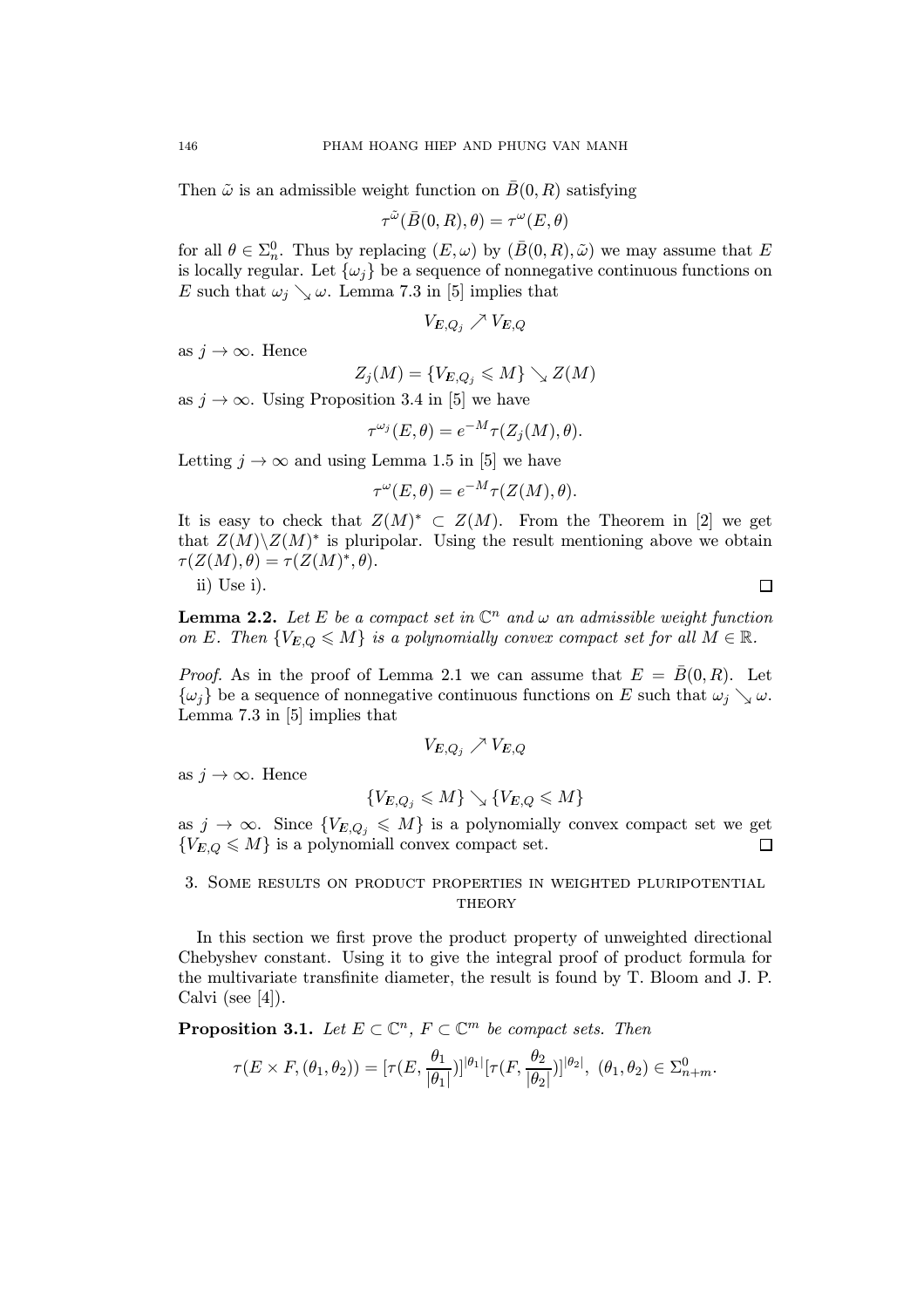*Proof.* We first suppose that E and F are finite unions of closed balls in  $\mathbb{C}^n$  and  $\mathbb{C}^m$ . Then Lebesgue measures  $\mu_1 = \lambda_{2n}$ ,  $\mu_2 = \lambda_{2m}$  and  $\mu = \lambda_{2n+2m}$  satisfy the Bernstein-Markov inequality on E, F and  $E \times F$  respectively. We denote by  $p_{\alpha}$ ,  $q_{\alpha_1}$  and  $r_{\alpha_2}$  the monic orthogonals for the measures  $\mu$ ,  $\mu_1$  and  $\mu_2$  respectively. Recall that the three families are constructed using the graded lexicographic order in the corresponding space and Gram-Schmidt procedures. Then

$$
p_{\alpha}(z) = q_{\alpha_1}(z_1) r_{\alpha_2}(z_2), \ ||p_{\alpha}||_{\mu} = ||q_{\alpha_1}||_{\mu_1} ||r_{\alpha_2}||_{\mu_2},
$$
  
where  $z = (z_1, z_2) \in \mathbb{C}^{n+m}$ ,  $\alpha = (\alpha_1, \alpha_2) \in \mathbb{N}^{n+m}$ .  
Let  $(\theta_1, \theta_2) \in \Sigma^0_{n+m}$  then  $\frac{(\alpha_1, \alpha_2)}{|\alpha_1| + |\alpha_2|} \to (\theta_1, \theta_2)$  gives us  

$$
\frac{\alpha_1}{|\alpha_1|} \to \frac{\theta_1}{|\alpha_1|}, \frac{\alpha_2}{|\alpha_1|} \to \frac{\theta_2}{|\alpha_1|}.
$$

$$
\frac{\alpha_1}{|\alpha_1|} \rightarrow \frac{\theta_1}{|\theta_1|}, \frac{\alpha_2}{|\alpha_2|} \rightarrow \frac{\theta_2}{|\theta_2|}
$$

From  $(2.7)$  in [4], we have

$$
\tau(E \times F, (\theta_1, \theta_2)) = \lim_{\substack{(\alpha_1, \alpha_2) \\ |\alpha_1| + |\alpha_2| \to (\theta_1, \theta_2)}} ||p_\alpha||_\mu^{\frac{1}{|\alpha|}} \n= \lim_{\substack{\alpha_1 \\ |\alpha_1| + |\alpha_2| \to \theta_1, \frac{\alpha_2}{|\alpha_1| + |\alpha_2| \to \theta_2}}} (||q_{\alpha_1}||_{\mu_1} ||r_{\alpha_2}||_{\mu_2})^{\frac{1}{|\alpha_1| + |\alpha_2|}} \n= \lim_{\substack{\alpha_1 \\ |\alpha_1| \to \frac{\theta_1}{|\theta_1|}, \frac{\alpha_2}{|\alpha_2|} \to \frac{\theta_2}{|\theta_2|}}} (||q_{\alpha_1}||_\mu^{\frac{1}{|\alpha_1|}})^{\frac{|\alpha_1|}{|\alpha_1| + |\alpha_2|}} (||r_{\alpha_2}||_\mu^{\frac{1}{|\alpha_2|}})^{\frac{|\alpha_2|}{|\alpha_1| + |\alpha_2|}} \n= [\tau(E, \frac{\theta_1}{|\theta_1|})]^{\theta_1} [\tau(F, \frac{\theta_2}{|\theta_2|})]^{\theta_2}.
$$

In the general case, by the compactness of E and F we can choose  $E_k$  and  $F_k$ , which are finite unions of closed balls in  $\mathbb{C}^n$  and  $\mathbb{C}^m$ , such that  $E_k \searrow E$  and  $F_k \searrow F$ . Applying to the specific case and Lemma 1.5 in [5] then letting  $k \to \infty$  we have the formula. we have the formula.

**Theorem 3.1.** Let  $E \subset \mathbb{C}^n$  and  $F \subset \mathbb{C}^m$  be compact sets. Then

$$
d(E \times F) = d^{\frac{n}{n+m}}(E) . d^{\frac{m}{n+m}}(F).
$$

Proof. Using Proposition 3.1 and integral formula of transfinite diameter we have

$$
\log d(E \times F)
$$
  
=  $\frac{1}{\sigma_{n+m}(\Sigma_{n+m}^0)} \int_{\Sigma_{n+m}^0} [|\theta_1| \log \tau(E, \frac{\theta_1}{|\theta_1|}) + |\theta_2| \log \tau(F, \frac{\theta_2}{|\theta_2|})] d\sigma_{n+m}(\theta_1, \theta_2).$ 

The theorem will be proved if we have

$$
I_1 = \frac{1}{\sigma_{n+m}(\Sigma_{n+m}^0)} \int_{\Sigma_{n+m}^0} |\theta_1| \log \tau(E, \frac{\theta_1}{|\theta_1|}) d\sigma_{n+m}(\theta_1, \theta_2) = \frac{n}{n+m} \log d(E).
$$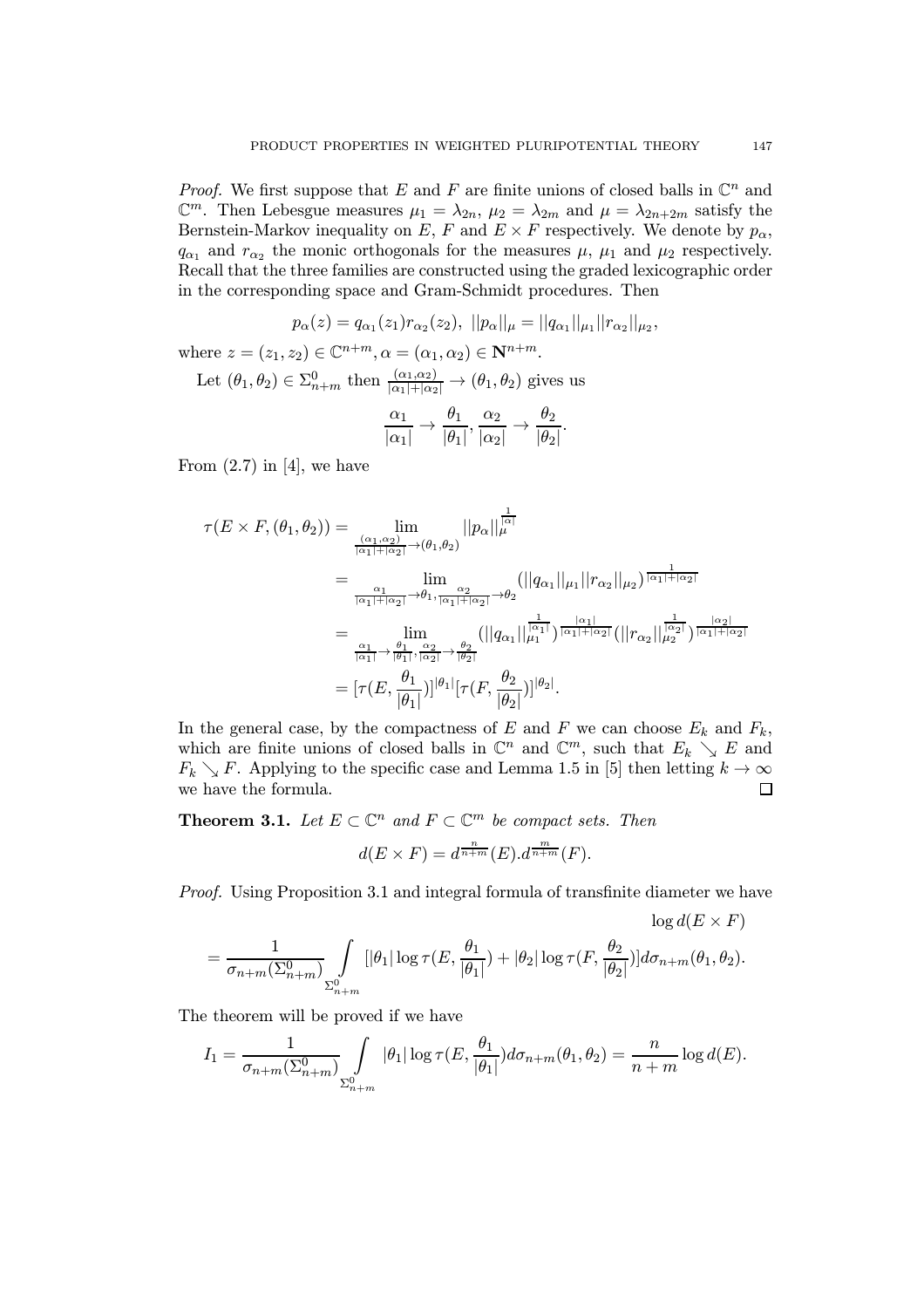Using surface integral formula and the Fubini theorem we deduce

$$
I_{1} = \frac{1}{\frac{\sqrt{n+m}}{(n+m-1)!}} \sqrt{n+m} \int_{S_{n+m-1}^{0}} |\theta_{1}| \log \tau(E, \frac{\theta_{1}}{|\theta_{1}|}) d\lambda_{n+m-1}(\theta_{1}, \theta_{2}'), (\theta_{2} = (\theta_{2}', \theta_{2}^{(m)}))
$$
  

$$
= (n+m-1)! \int_{S_{n}^{0}} |\theta_{1}| \log \tau(E, \frac{\theta_{1}}{|\theta_{1}|}) d\lambda_{n}(\theta_{1}) \int_{|\theta_{2}'| \leq 1 - |\theta_{1}|, \theta_{2}' \in \mathbf{R}_{+}^{m-1}} d\lambda_{m-1}(\theta_{2}')
$$
  

$$
= \frac{(n+m-1)!}{(m-1)!} \int_{S_{n}^{0}} |\theta_{1}| (1 - |\theta_{1}|)^{m-1} \log \tau(E, \frac{\theta_{1}}{|\theta_{1}|}) d\lambda_{n}(\theta_{1})
$$

.

 $\Box$ 

We now change coordinate system of the last integral

$$
\Phi:(0,1)\times S_{n-1}^0\to S_n^0
$$

$$
\Phi(t, \eta) = (t \cdot \eta, (1 - |\eta|)t), \ \eta = (\eta_1, \dots, \eta_{n-1})
$$

The Jacobian of changing coordinate is  $J(\Phi)=(-1)^{n-1}t^{n-1}$ . Hence we have

$$
I_{1} = \frac{(n+m-1)!}{(m-1)!} \int_{S_{n-1}^{0}} (\int_{0}^{1} t^{n} (1-t)^{m-1} dt) \log \tau(E, (\eta, 1-|\eta|)) d\lambda_{n-1}(\eta)
$$
  
\n
$$
= \frac{(n+m-1)!}{(m-1)!} \frac{n!(m-1)!}{(n+m)!} \int_{S_{n-1}^{0}} \log \tau(E, (\eta, 1-|\eta|)) d\lambda_{n-1}(\eta)
$$
  
\n
$$
= \frac{n}{n+m} \frac{1}{\frac{\sqrt{n}}{(n-1)!}} \sqrt{n} \int_{S_{n-1}^{0}} \log \tau(E, (\eta, 1-|\eta|)) d\lambda_{n-1}(\eta)
$$
  
\n
$$
= \frac{n}{n+m} \frac{1}{\sigma_{n}(\Sigma_{n}^{0})} \int_{\Sigma_{n}^{0}} \log \tau(E, \eta) d\sigma_{n}(\eta)
$$
  
\n
$$
= \frac{n}{n+m} \log d(E).
$$

A natural problem is to generalize the above theorem in the case of weighted transfinite diameter. In this case, we only obtain inequalies. However we give some conditions in order to have equalities.

**Proposition 3.2.** Let  $E_1 \subset \mathbb{C}^{n_1}$ ,  $E_2 \subset \mathbb{C}^{n_2}$  be compact non-pluripolar sets and  $\omega_1, \omega_2$  admissible weight functions on  $E_1, E_2$  respectively. Then

- i)  $V_{E_1 \times E_2, \min(Q_1, Q_2)} \le \max(V_{E_1, Q_1}, V_{E_2, Q_2}) \le V_{E_1 \times E_2, \max(Q_1, Q_2)}$  in  $\mathbb{C}^{n_1+n_2}$
- ii)  $V_{E_1 \times E_2, \min(Q_1, Q_2)}^* \le \max(V_{E_1, Q_1}^*, V_{E_2, Q_2}^*) \le V_{E_1 \times E_2, \max(Q_1, Q_2)}^*$  in  $\mathbb{C}^{n_1+n_2}$ where  $Q_1 = -\log \omega_1, Q_2 = -\log \omega_2$ .

We need the following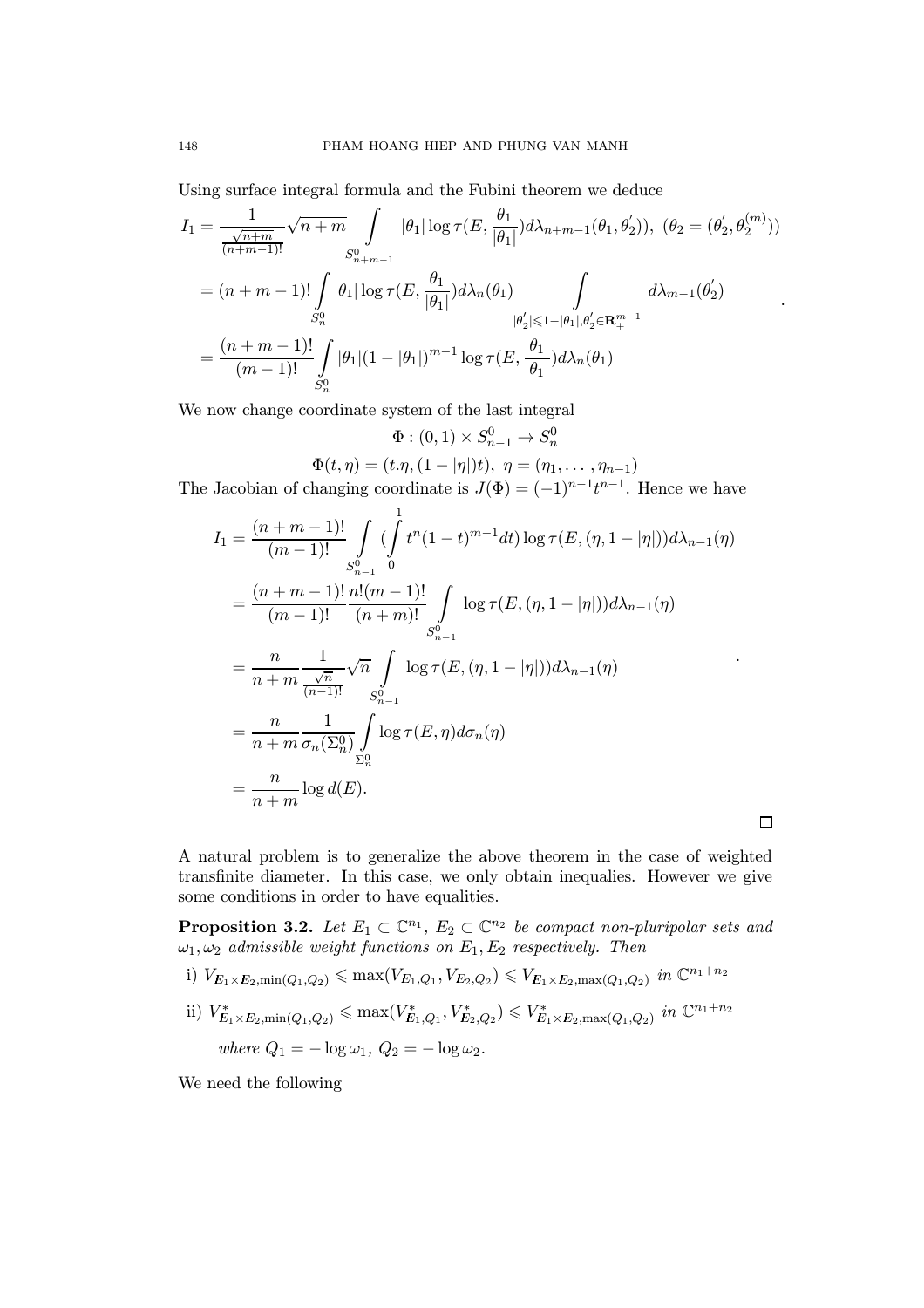**Lemma 3.1.** Let  $E^j$  be compact non-pluripolar sets in  $\mathbb{C}^n$  such that  $E^j \searrow E$ and  $\omega$  an admissible weight function on  $E^1$ . Then  $V_{E^j,Q} \nearrow V_{E,Q}$ .

Proof. We set

$$
Q_j = \begin{cases} Q \text{ on } E^j \\ +\infty \text{ on } E^1 \backslash E^j \end{cases}
$$

Using Lemma 7.3 in [5] we get

$$
\lim_{j \to \infty} V_{E^j,Q} = \lim_{j \to \infty} V_{E^1,Q_j} = V_{E,Q}
$$

*Proof of Proposition 3.2.* i) It is easy to check that  $V_{E_1,Q_1} \leqslant V_{E_1\times E_2,\max(Q_1,Q_2)}$ and  $V_{E_2,Q_2} \leqslant V_{E_1\times E_2,\max(Q_1,Q_2)}$  in  $\mathbb{C}^{n_1+n_2}$ . Hence

$$
\max(V_{E_1,Q_1},V_{E_2,Q_2}) \leq V_{E_1 \times E_2, \max(Q_1,Q_2)}.
$$

By Lemma 7.3 in [5] we can assume that  $\omega_1, \omega_2$  are positive continuous functions on  $E_1, E_2$ . From Tietze's theorem we can extend  $\omega_1, \omega_2$  to positive continuous  $\text{functions in } \mathbb{C}^{n_1}, \mathbb{C}^{n_2}. \text{ Let } E_1^j, E_2^j \text{ be locally regular compact sets such that } E_1^j \searrow$  $E_1$  and  $E_2^j \searrow E_1$ . Using Lemma 3.1 we can assume that  $E_1, E_2$  are locally regular compact sets. From the definition of weighted pluricomplex Green function we have

$$
V_{E_1 \times E_2, \min(Q_1, Q_2)} \leq \max(V_{E_1, Q_1}, V_{E_2, Q_2}) \text{ in } (E_1 \times \mathbb{C}^{n_2}) \cup (\mathbb{C}^{n_1} \times E_2).
$$

For all  $a > 1$  there exists  $R_0 > 0$  such that  $a \max(V_{E_1,Q_1}, V_{E_2,Q_2}) > V_{E_1 \times E_2, \min(Q_1,Q_2)}$ in  $\mathbb{C}^{n_1+n_2} \setminus B(0, R)$ , for all  $R \ge R_0$ . Moreover using Theorem 2.1.11 in [1] with remark on support of Monge-Ampère measures we get

$$
\int_{\{a \max(V_{E_1,Q_1}, V_{E_2,Q_2}) < V_{E_1 \times E_2, \min(Q_1,Q_2)}\}} (dd^c \max(V_{E_1,Q_1}, V_{E_2,Q_2}))^{n_1+n_2}
$$
\n
$$
\leqslant \int_{\{(\mathbb{C}^{n_1}\setminus E_1) \times (\mathbb{C}^{n_2}\setminus E_2)\}} (dd^c \max(V_{E_1,Q_1}, V_{E_2,Q_2}))^{n_1+n_2} = 0.
$$

By comparison principle (see [8]), we get a  $\max(V_{E_1,Q_1}, V_{E_2,Q_2}) \geq V_{E_1 \times E_2, \min(Q_1,Q_2)}$ on  $\bar{B}(0, R)$ . So this inequality holds in  $\mathbb{C}^{n_1+n_2}$ . Let  $a \to 1$  we have

$$
V_{E_1\times E_2,\min(Q_1,Q_2)}\leqslant \max(V_{E_1,Q_1},V_{E_2,Q_2}).
$$

ii) Use i).  $\Box$ 

**Theorem 3.2.** Let  $E_1 \subset \mathbb{C}^{n_1}$ ,  $E_2 \subset \mathbb{C}^{n_2}$  be compact non-pluripolar sets and  $\omega_1, \omega_2$  admissible weight functions on  $E_1, E_2$  respectively. Then

$$
c^{\min(\omega_1,\omega_2)}(E_1\times E_2)\leqslant \min(c^{\omega_1}(E_1),c^{\omega_2}(E_2))\leqslant c^{\max(\omega_1,\omega_2)}(E_1\times E_2).
$$

 $\Box$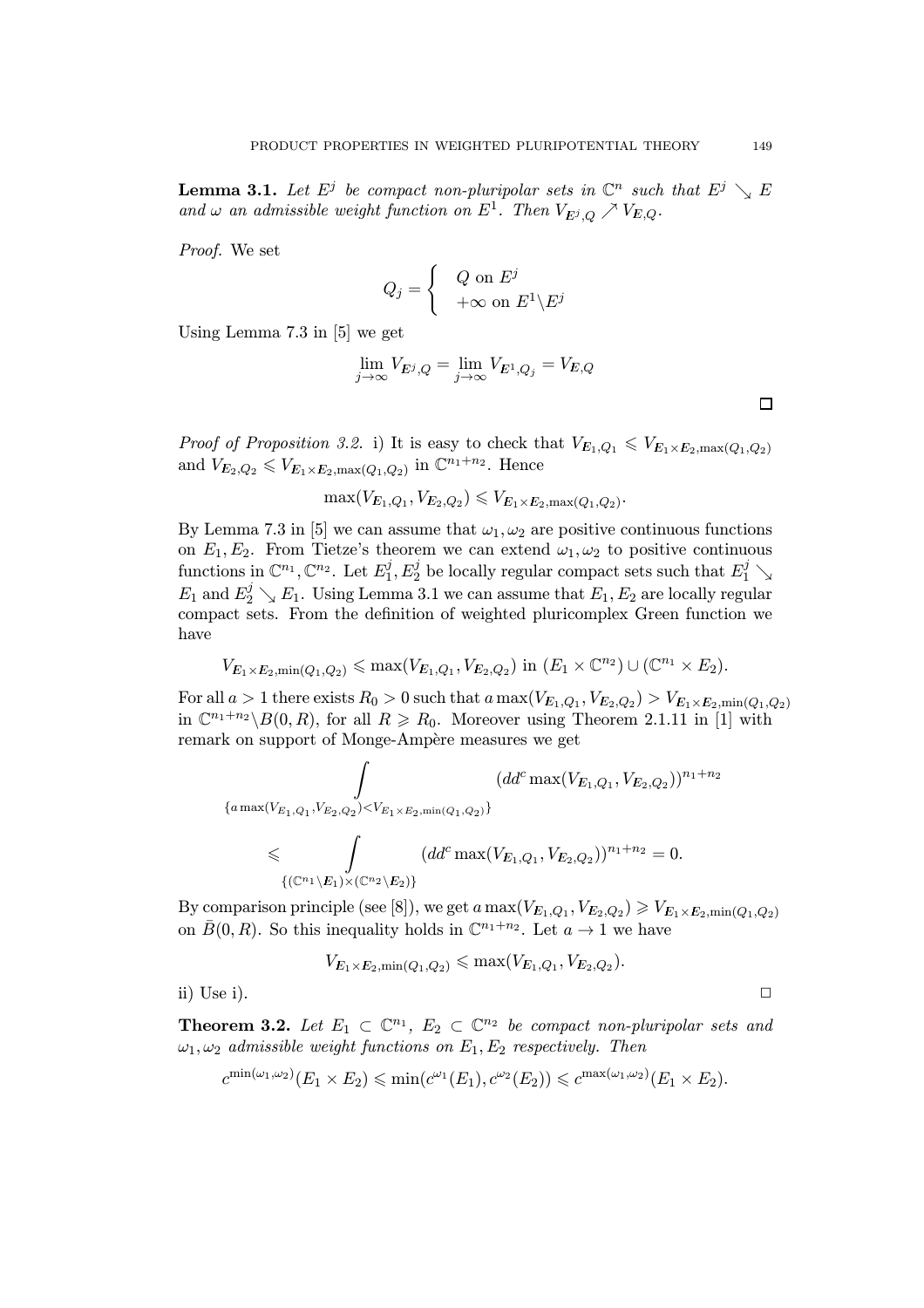Proof. From Proposition 3.2 we have

$$
\gamma_{V_{E_1\times E_2,\min(Q_1,Q_2)}^*}\leqslant \max(\gamma_{V_{E_1,Q_1}^*}+\log\frac{|z_1|}{|z|},\gamma_{V_{E_2,Q_2}^*}+\log\frac{|z_2|}{|z|})\leqslant \gamma_{V_{E_1\times E_2,\max(Q_1,Q_2)}^*}.
$$

Hence

$$
\sup_{|(z_1,z_2)|=1} \gamma_{V_{E_1\times E_2,\min(Q_1,Q_2)}^*}\leqslant \max(\sup_{|z_1|=1} \gamma_{V_{E_1,Q_1}^*}, \sup_{|z_2|=1} \gamma_{V_{E_2,Q_2}^*})\\\leqslant \sup_{|(z_1,z_2)|=1} \gamma_{V_{E_1\times E_2,\max(Q_1,Q_2)}^*}
$$

Therefore

$$
c^{\min(\omega_1,\omega_2)}(E_1\times E_2)\leqslant \min(c^{\omega_1}(E_1),c^{\omega_2}(E_2))\leqslant c^{\max(\omega_1,\omega_2)}(E_1\times E_2).
$$

 $\Box$ 

**Theorem 3.3.** Let  $E_1 \subset \mathbb{C}^{n_1}$ ,  $E_2 \subset \mathbb{C}^{n_2}$  be compact sets and  $\omega_1, \omega_2$  nonnegative upper semicontinuous functions on  $E_1, E_2$  respectively. Then

 $\text{(i)}\ \tau^{\min(\omega_1,\omega_2)}(E_1 \times E_2, (\theta_1,\theta_2)) \leqslant [\tau^{\omega_1}(E_1, \tfrac{\theta_1}{|\theta_1|})]^{|\theta_1|}[\tau^{\omega_2}(E_2, \tfrac{\theta_2}{|\theta_2|})]^{|\theta_2|} \leqslant \tau^{\max(\omega_1,\omega_2)}(E_1 \times E_2, \tfrac{\theta_2}{|\theta_2|})^{|\theta_2|}$  $E_2, (\theta_1, \theta_2)$ , for all  $(\theta_1, \theta_2) \in \Sigma^0_{n_1+n_2}$ .

ii) 
$$
d^{\min(\omega_1,\omega_2)}(E_1 \times E_2) \leq d^{\omega_1}(E_1)^{\frac{n_1}{n_1+n_2}}[d^{\omega_2}(E_2)]^{\frac{n_2}{n_1+n_2}} \leq d^{\max(\omega_1,\omega_2)}(E_1 \times E_2).
$$

*Proof.* i) We first assume that  $E_1, E_2$  are not pluripolar and  $\omega_1, \omega_2$  are admissible weight functions. Set  $M_{\text{max}} = \text{sup}$  $\sup_{E_1 \times E_2} V_{E_1 \times E_2, \max(Q_1, Q_2)}$  and let  $M \geq M_{\max}$ . Using

Lemma 2.1. we have

$$
\tau^{\min(\omega_1, \omega_2)}(E_1 \times E_2, (\theta_1, \theta_2)) = e^{-M} \tau(Z_{\min}(M), (\theta_1, \theta_2)) \ \forall \ (\theta_1, \theta_2) \in \Sigma^0_{n_1 + n_2},
$$
  

$$
\tau^{\max(\omega_1, \omega_2)}(E_1 \times E_2, (\theta_1, \theta_2)) = e^{-M} \tau(Z_{\max}(M), (\theta_1, \theta_2)) \ \forall \ (\theta_1, \theta_2) \in \Sigma^0_{n_1 + n_2},
$$
  

$$
\tau^{\omega_j}(E_j, \theta_j) = e^{-M} \tau(Z_j(M), \theta_j) \ \forall \ \theta_j \in \Sigma^0_{n_j},
$$

where

$$
Z_{\min}(M) = \{V_{E_1 \times E_2, \max(Q_1, Q_2)} \leq M\},
$$
  
\n
$$
Z_{\max}(M) = \{V_{E_1 \times E_2, \min(Q_1, Q_2)} \leq M\},
$$
  
\n
$$
Z_j(M) = \{V_{E_j, Q_j} \leq M\},
$$

for all  $j = 1, 2$ . From Proposition 3.2 we get

$$
Z_{\min}(M) \subset Z_1(M) \times Z_2(M) \subset Z_{\max}(M).
$$

Moreover from Proposition 3.1 we obtain the inequalities. In the general case, we set

$$
E_j^k = \{ z_1 \in \mathbb{C}^{n_j} : \text{dist}(z_j, E_j) \leqslant \frac{1}{k} \}, \ \ \omega_j^k = \begin{cases} \quad \max(\omega_j, \frac{1}{k}) \text{ on } E_j \\ \quad \frac{1}{k} \text{ on } E_j^k \setminus E_j \end{cases}
$$

Using the above case and then letting  $k \to \infty$  we obtain i).

ii) Arguing as in the proof of i) by using Lemma 2.1, Theorem 3.1 and Proposition 3.2 one gets ii). $\Box$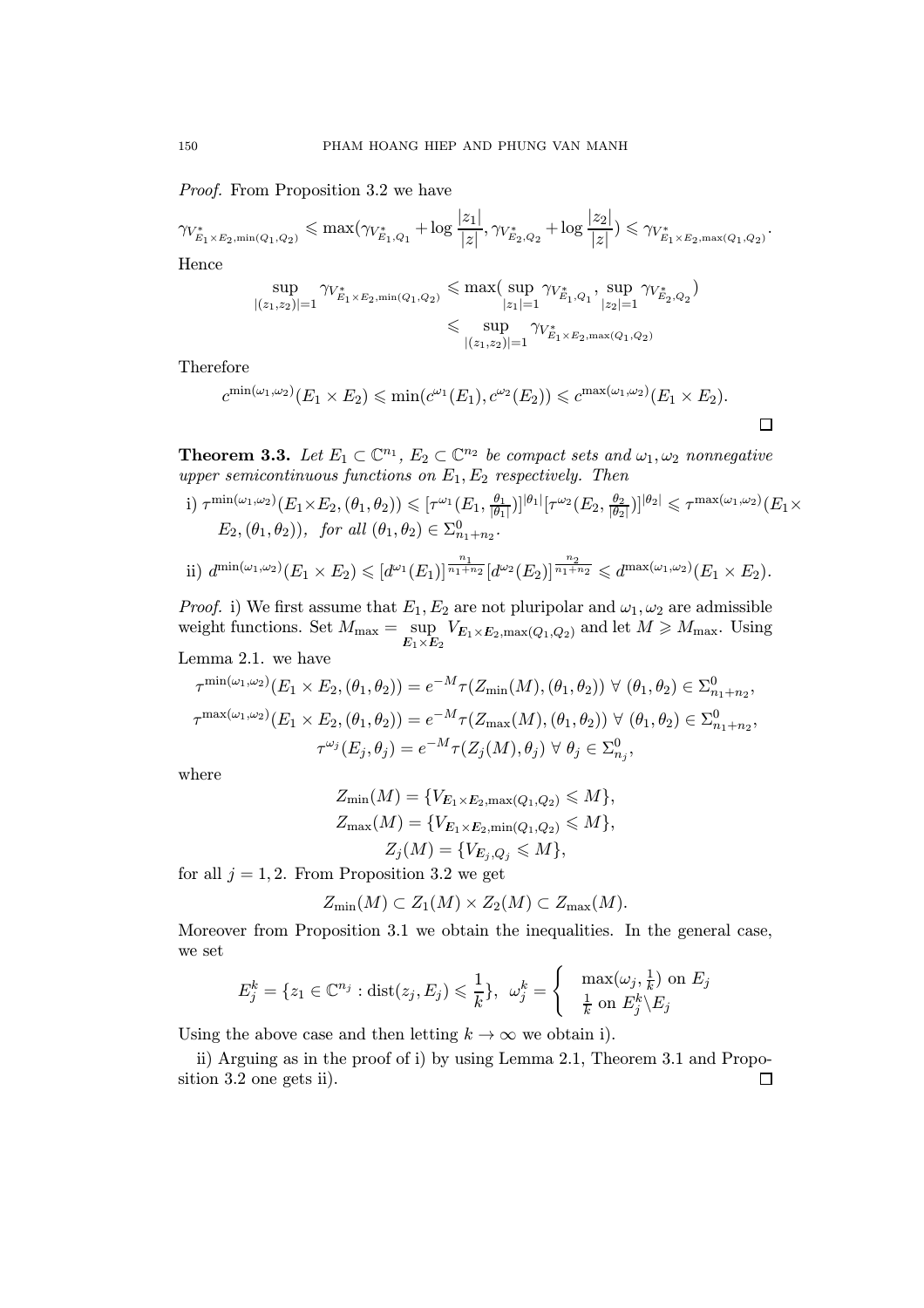**Theorem 3.4.** Let  $E_1 \subset \mathbb{C}^{n_1}$ ,  $E_2 \subset \mathbb{C}^{n_2}$  be compact non-pluripolar sets and  $\omega_1, \omega_2$  admissible weight functions on  $E_1, E_2$  respectively. Then the following are equivalent

- i)  $d^{\min(\omega_1,\omega_1)}(E_1\times E_2)=[d^{\omega_1}(E_1)]^{\frac{n_1}{n_1+n_2}}[d^{\omega_2}(E_2)]^{\frac{n_2}{n_1+n_2}}.$
- ii)  $\tau^{\min(\omega_1,\omega_1)}(E_1 \times E_2, (\theta_1,\theta_2)) = [\tau^{\omega_1}(E_1, \frac{\theta_1}{|\theta_1|})]^{|\theta_1|}[\tau^{\omega_2}(E_2, \frac{\theta_2}{|\theta_2|})]^{|\theta_2|}, \ \forall \ (\theta_1,\theta_2) \in$  $\Sigma_{n_1+n_2}^0$ .
- iii)  $V_{E_1\times E_2, \max(Q_1, Q_2)}^* = \max(V_{E_1, Q_1}^*, V_{E_2, Q_2}^*)$  on  $\mathbb{C}^{n_1+n_2}\backslash B(0, R)$  for some  $R >$ 0.
- iv)  $d({V_{E_1\times E_2,\max(Q_1,Q_2)}} \leqslant M) = d({\max(V_{E_1,Q_1},V_{E_2,Q_2}) \leqslant M}), \forall M \geqslant$  $M_{\rm max}$ .
- $\forall v \in V \ \tau(\{V_{E_{1}\times E_{2},\max(Q_{1},Q_{2})}\leqslant M\},\theta)=\tau(\{\max(V_{E_{1},Q_{1}},V_{E_{2},Q_{2}})\leqslant M\},\theta),\ \forall\ M\geqslant 0$  $M_{\text{max}}, \theta \in \Sigma_0^{n_1+n_2},$

where 
$$
M_{\text{max}} = \sup_{E_1 \times E_2} V_{E_1 \times E_2, \text{max}(Q_1, Q_2)}
$$
.

*Proof.* Arguing as in the proof of Theorem 3.3 we have i) $\Leftrightarrow$  iv), ii) $\Leftrightarrow$  v) and iii) $\Rightarrow$ i). Since

 $\tau(\{V_{E_1\times E_2, \max(Q_1,Q_2)}\leqslant M\},\theta)\leqslant \tau(\{\max(V_{E_1,Q_1}, V_{E_2,Q_2})\leqslant M\},\theta),\,\,\forall\,\,\theta\in\Sigma^0_{n_1+n_2}$ and by the fact that directional Chebyshev constants are continuous in  $\theta$ , we get  $iv \leftrightarrow v$ ).

It remains to prove iv)  $\Rightarrow$  iii). From Theorem 0.3 in [5] and Lemma 2.2 the set

$$
\{\max(V_{E_1,Q_1},V_{E_2,Q_2})\leqslant M\}\setminus\{V_{E_1\times E_2,\max(Q_1,Q_2)}\leqslant M\}
$$

is pluripolar for all  $M \geq M_{\text{max}}$ . Hence from Proposition 3.3 we have

$$
V_{E_1 \times E_2, \max(Q_1, Q_2)}^* = \max(V_{E_1, Q_1}^*, V_{E_2, Q_2}^*) \text{ in } \mathbb{C}^{n_1 + n_2} \backslash B(0, R)
$$

for some  $R > 0$ .

**Remark 3.1.** 1) In Theorem 3.4 we can replace  $min(\omega_1, \omega_2)$  by  $max(\omega_1, \omega_2)$  in statements i), ii) and get a similar theorem.

2) Let  $E \subset \mathbb{C}^n$  be a compact set and  $w > 0$  upper semicontinuous on E. Then  $d^{\omega}(E) = 0$  if and only if E is pluripolar.

Indeed, We assume that  $d^{\omega}(E) = 0$  but E is not pluripolar. Then  $V_{E,Q}^* \in \mathcal{L}^+(\mathbb{C}^n)$ . From Proposition 3.1 we have

$$
d^{\omega}(E) = e^{-M}d(Z(M)^*) > 0.
$$

For the reverse conclusion, let  $M' = \sup_E \omega(z)$ , it is easy to see that

$$
\tau_i^{\omega}(E) \leqslant M' \tau_i(E), \forall i \geqslant 1.
$$

Hence  $\tau^{\omega}(E, \theta) \leq M' \tau(E, \theta) = 0, \forall \ \theta \in \Sigma_n^0$  and  $d^{\omega}(E) \leq M' d(E) = 0$  (see [9]).

$$
\Box
$$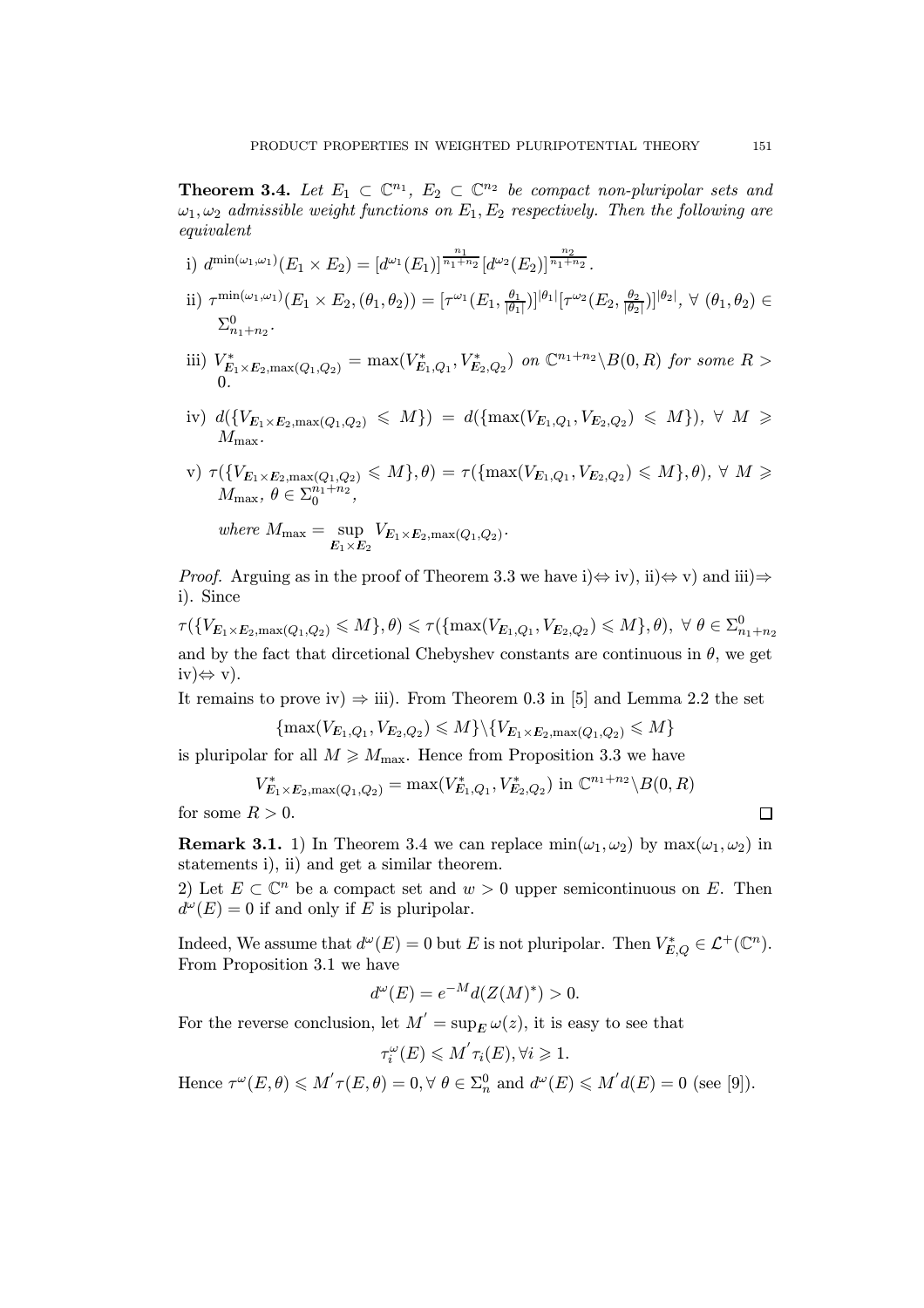The facts above show that if either  $E_1$  or  $E_2$  is pluripolar two statements i) and ii) in Theorem 3.4 hold.

3) We recall a new result in [7]: Let  $u \in \mathcal{L}(\mathbb{C}^n)$  be such that  $u \leqslant V_{E,Q}^*$  and  $u(z) = V_{E,Q}^*(z)$  when z is large enough. Then  $u = V_{E,Q}^*$  on  $\mathbb{C}^n \backslash \hat{E}$ , where  $\hat{E}$  is the polynomially convex hull of  $E$ . It means that all statements in Theorem 3.4 are equivalent to

$$
V_{E_1 \times E_2, \max(Q_1, Q_2)}^* = \max(V_{E_1, Q_1}^*, V_{E_2, Q_2}^*) \text{ in } \mathbb{C}^{n_1 + n_2} \setminus (\widehat{E_1 \times E_2}).
$$

**Example 3.1.** Let  $\bar{B}(0, R_1)$  and  $\bar{B}(0, R_2)$  be closed discs in  $\mathbb{C}$ . Take continuous functions  $Q_1, Q_2$  on  $\bar{B}(0, R_1), \bar{B}(0, R_2)$  respectively such that  $a \leqslant Q_1 < b, Q_1 = a$ on  $\{|z|=R_1\}$  and  $c \leqslant Q_2 < d, Q_2 = c$  on  $\{|z|=R_2\}$ . Then by maximal principle and definition of the weighted Green funcion we have

$$
V_{E_1,Q_1} = a + \log_+ \frac{|z|}{R_1}, \ V_{E_2,Q_2} = c + \log_+ \frac{|z|}{R_2},
$$

where  $\log_+ x = \max(\log x, 0), x \geq 0.$ 

We first choose  $a = c = 1$  then  $\max(Q_1, Q_2) \geq 1$  on  $\overline{B}(0, R_1) \times \overline{B}(0, R_2)$  and  $\max(Q_1, Q_2) = 1$  on  $\{|z_1| = R_1\} \times \{|z_2| = R_2\}$ , the Silov boundary of  $\bar{B}(0, R_1) \times$  $B(0, R_2)$ . We have

$$
V_{\bar{B}(0,R_1)\times\bar{B}(0,R_2),\max(Q_1,Q_2)}=1+V_{\bar{B}(0,R_1)\times\bar{B}(0,R_2)}=1+\max(\log_+\frac{|z_1|}{R_1},\log_+\frac{|z_2|}{R_2}).
$$

Therefore the equality in iii) of Theorem 3.4 holds, so do the other statements. If we choose  $a = 1, b = c = 2$  using the above argument we get

$$
V_{\bar{B}(0,R_1)\times\bar{B}(0,R_2),\max(Q_1,Q_2)}=2+\max(\log_+\frac{|z_1|}{R_1},\log_+\frac{|z_2|}{R_2}).
$$

Hence the equality in iii) of Theorem 3.4 does not hold, the other statements don't too.

#### **REFERENCES**

- [1] Z. Blocki, The complex Monge-Ampère operator in pluripotential theory, Lecture Notes, Jagiellonian University, 1997.
- [2] E. Bedford and B. A. Taylor, A new capacity for plurisubharmonic functions, Acta Math. 149 (1982), 1-40.
- [3] E. Bedford and B. A. Taylor, Plurisubhurmonic functions with logarithmic singularities, Ann. Inst. Fourier. 38 (1988), 133-171.
- [4] T. Bloom and J.-P. Calvi, On the multivariate transfinite diameter, Ann. Polon. Math. **72** (1999), 285-305.
- [5] T. Bloom and N. Levenberg, Weighted pluripotential theory in  $\mathbb{C}^n$ , Americal Jour. Math. 125 (2003), 57-103.
- [6] T. Bloom, *Orthogonal polynomial in*  $\mathbb{C}^n$ , Indiana University Math. J. 46 (1997), 427-452.
- [7] L. M. Hai, N. V. Khue and P. H. Hiep, Weighted directional Tchebyshev constants and weighted pluricomplex Green functions, Preprint (2006).
- [8] M. Klimek Pluripotential theory, Oxford Univ. Press, New York, (1991).
- [9] N. Levenberg and B. A. Taylor, Comparison of capacities in  $\mathbb{C}^n$ , in: Lecture Notes in Math. 1094 Springer 1984, 162-172.